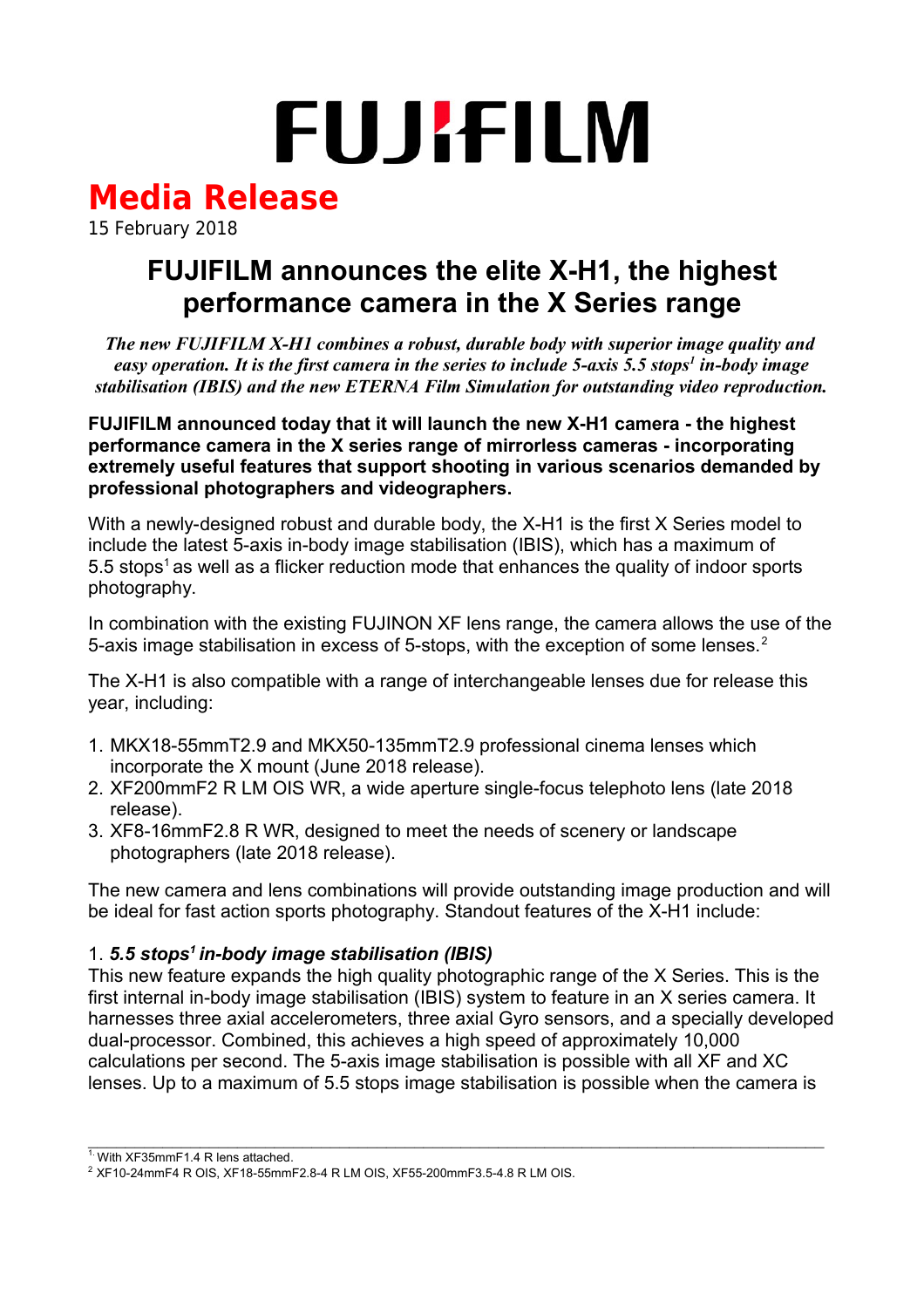used with all XF lenses that don't include optical image stabilisation technology.

 $2/$ 

The X-H1 uses the APS-C size X-Trans™ CMOS III<sup>3</sup> sensor (24.30 million pixels, without low-pass filter) and the high-speed image processing engine, X-Processor Pro. The X-H1 produces outstanding, unrivalled quality images recording the finest details of the subject including its texture, three-dimensional structure and even the atmosphere and vibe of a particular scene.

#### 2. *Robust, durable body with easy operation*

The X-H1 is ideal for shooting in a wide range of environments with its dust-resistant, water resistant properties, and the ability to operate in temperatures as low as -10° C. It uses a 25% thicker magnesium alloy compared to the X-T2, is compact and lightweight, shock resistant, and has a high-quality scratch resistant coating. The viewfinder has highmagnification with a ratio of 0.75 times as well as a 3.69 million resolution. The displaytime lag is just 0.005 seconds and the frame rate of 100 frames per second allows the photographer to instantly confirm the movement of the subject and position of the focus with great precision. The rear LCD monitor is a 3-direction tilt, 3-inch, 1.04 million dot electrostatic touch-panel LCD that can be intuitively set to the desired angle. Additionally, the 1.28-inch sub-LCD on the top of the camera - a feature of the medium format FUJIFILM GFX 50S - allows for instant confirmation of shooting information.

#### 3.*Video features that support movie production requirements*

The X-H1 is the first X series camera to include ETERNA, a new film simulation ideal for shooting movies. This mode simulates cinematic film, creating understated colours and rich shadow tones, greatly enhancing creative freedom during post-processing. The camera includes a total of 20 functional and performance improvements including the 1080/120P high-speed video mode (1/2, 1/4 and 1/5 speed slow motion) for recording spectacular slow-motion footage, F-log<sup>4</sup> SD card recording which aids smooth workflow, a DCI 4K shooting mode (4096×2160), a 400% dynamic range setting (approximately 12 stops), 200 Mbps high bit rate recording, a high sound quality internal microphone (24-bit/48 kHz) and verbal time codes.

#### 4. *The first flicker reduction mode on an X series camera and improved AF algorithms*

Flicker reduction modes are essential for indoor sports photography. The X-H1 uses a mirrorless camera, allowing for stable exposure during burst shots even under fluorescent and mercury lighting. AF algorithm enhancements include a lowlight limit for phase detection autofocus improved by approximately 1.5 stops, raising the precision and speed of autofocus in lowlight environments. The range at minimum aperture has been expanded from F8 to F11. For example, even when using the XF100-400mmF4.5-5.6 R LM OIS WR with the teleconverter XF2X TC WR, phase detection autofocus can now be used. Major improvements have been made to the AF-C performance while operating the zoom, ideal when shooting sports and other scenarios where the subjects move unpredictably.

#### *Vertical Power Boost Grip (supplied exclusively with the X-H1)*

The Vertical Power Boost Grip will be supplied exclusively with the X-H1. Dust resistant and water resistant, it operates at temperatures as low as -10°C. Two batteries may be attached with a third battery in the body of the camera increasing the maximum number of available shots in normal mode to approximately 900. The maximum period for shooting

 $3$ X-Trans is a trademark or registered trademark of FUJIFILM. The X-Trans CMOS III sensor uses a unique non-periodic filter array to reduce the appearance of moire patterns and false colours even without an optical low-pass filter.

<sup>&</sup>lt;sup>4</sup> The colour space is defined according to ITU-R BT.2020.